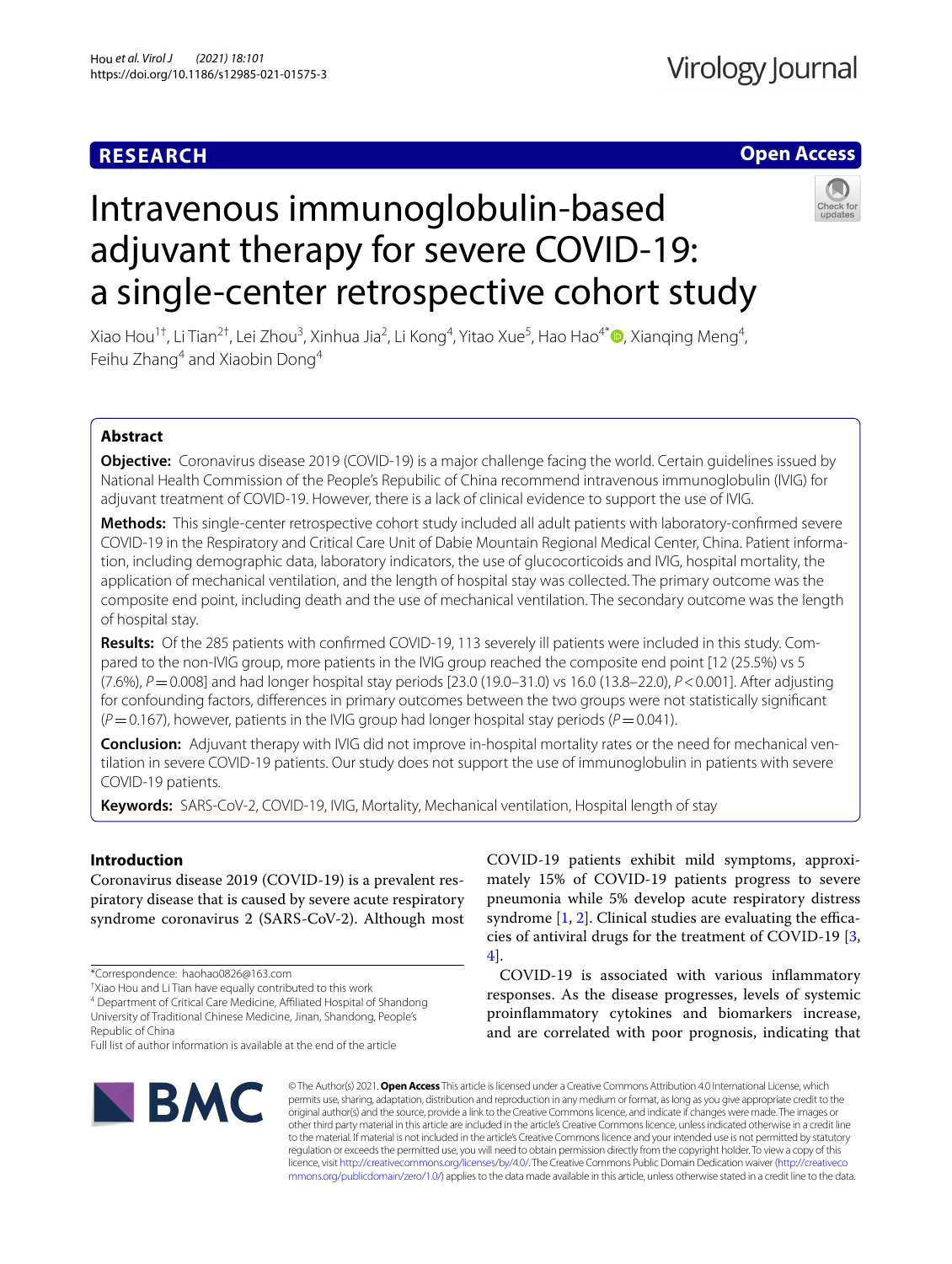the infammatory storm plays an important role in disease progression. Immune response regulation may prevent the occurrence of organ dysfunction. Intravenous immunoglobulin (IVIG) is a non-specifc immunomodulator. Continuous IVIG infusion elevates plasma IgG levels and efectively neutralizes respiratory pathogens, thereby promoting disease recovery and shortening disease course. IVIG has been shown to improve the body's defense system, block related receptors in target cells, and prevent pathogens from further damaging target cells [\[5\]](#page-6-4). In addition, IVIG afects lymphocytes diferentiation and maturation, blocks normal leukocytes immune responses, inhibits cytokine production, and suppresses inflammatory injury  $[6-8]$  $[6-8]$  $[6-8]$ . Based on the clinical efficacy of IVIG on other viral diseases, it has been postulated that IVIG is benefcial for COVID-19 patients [[6,](#page-6-5) [9,](#page-6-7) [10](#page-6-8)]. Although trial version guidelines issued by the National Health Commission and Administration of Traditional Chinese Medicine propose that IVIG can be considered for severely and critically ill COVID-19 patients, the role of IVIG in the treatment of COVID-19 has not been established. Therefore, we retrospectively determined the correlation between the application of IVIG adjuvant therapy and the prognosis of severe COVID-19 patients.

## **Methods**

# **Research design and subjects**

This single-center retrospective cohort study was conducted in the Respiratory and Critical Care Unit of Dabie Mountain Regional Medical Center under the jurisdiction of the Shandong Medical Team. Dabie Mountain Regional Medical Center is a designated hospital in Huanggang City (Hubei Province, China) for the treatment of patients with confrmed COVID-19. All patients were transferred from other hospitals, and laboratory confrmation was performed by their local health bureau in accordance with the diagnostic standards of the National Health Commission [[11](#page-6-9)]. We retrospectively analyzed patients with severe COVID-19 newly admitted between January 28 and February 25, 2020. According to the World Health Organization (WHO) interim guidance [[12\]](#page-6-10), severe COVID-19 was defned as having one of the following three conditions: respiratory rate  $\geq$  30 breaths/ min, severe respiratory distress, or peripheral capillary oxygen saturation (SPO2) $\leq$ 93% when inhaling room air. The identification of critically ill patients was achieved by reviewing all available electronic data such as admission records, nursing records, and treatment logs.

# **Inclusion and exclusion criteria**

All adult patients with severe COVID-19 were screened. The exclusion criteria for the study included age<18 years, unstable tumor or blood disease, pregnancy, multiple injuries, craniocerebral trauma, mechanical ventilation on admission, and lack of important data.

# **Data collection**

We collected the patients' information, including age, sex, concomitant diseases (including hypertension, diabetes, coronary heart disease, chronic obstructive pulmonary disease (COPD), and cerebrovascular disease), the time from onset to admission, the highest body temperature before admission, laboratory examination indicators at admission (including white blood cell count, lymphocyte count, platelet count, alanine aminotransferase (ALT), aspartate aminotransferase (AST), serum creatinine, prothrombin time  $(PT)$ , and  $D$ -dimer), the use of glucocorticoids (including methylprednisone, dexamethasone and hydrocortisone), and the use of intravenous immunoglobulin (IVIG). The prognostic indicators of the patients were also collected, including hospital mortality, the use of mechanical ventilation and the length of hospital stay. All data were collected by two investigators (Hao Hao and Meng Xianqing) separately. If there was any deviation in agreement, a third investigator (Kong Li) made the fnal decision. All missing continuous variables were replaced by the median or mean. The primary prognostic endpoint was the composite end point, including death or the use of mechanical ventilation. The secondary prognostic endpoint was the length of hospital stay.

## **Statistical analysis**

Statistical analysis was performed using SPSS 26.0. The data that ft a normal distribution are expressed as the mean $\pm$ standard deviation (x $\pm$ s), and comparisons between groups was performed using the t test. Nonnormally distributed data are expressed as the median (quartile) (M (Q)) and were compared using a nonparametric test. Count data are expressed as the frequency and percentage, and comparisons between groups were performed using the chi-squared test. The correlation between IVIG and prognosis was examined using logistic regression analysis (the results are presented as the OR value and 95% C.I.). The correlation between IVIG and the length of hospital stay was examined using multivariate linear regression analysis. Two-tailed *P*<0.05 indicated a statistically signifcant diference.

# **Results**

From January 28 to February 25, 2020, a total of 285 patients with confrmed COVID-19 were treated in the Respiratory and Critical Care Unit of Dabie Mountain Regional Medical Center under the jurisdiction of the Shandong Medical Team. Among these patients, 113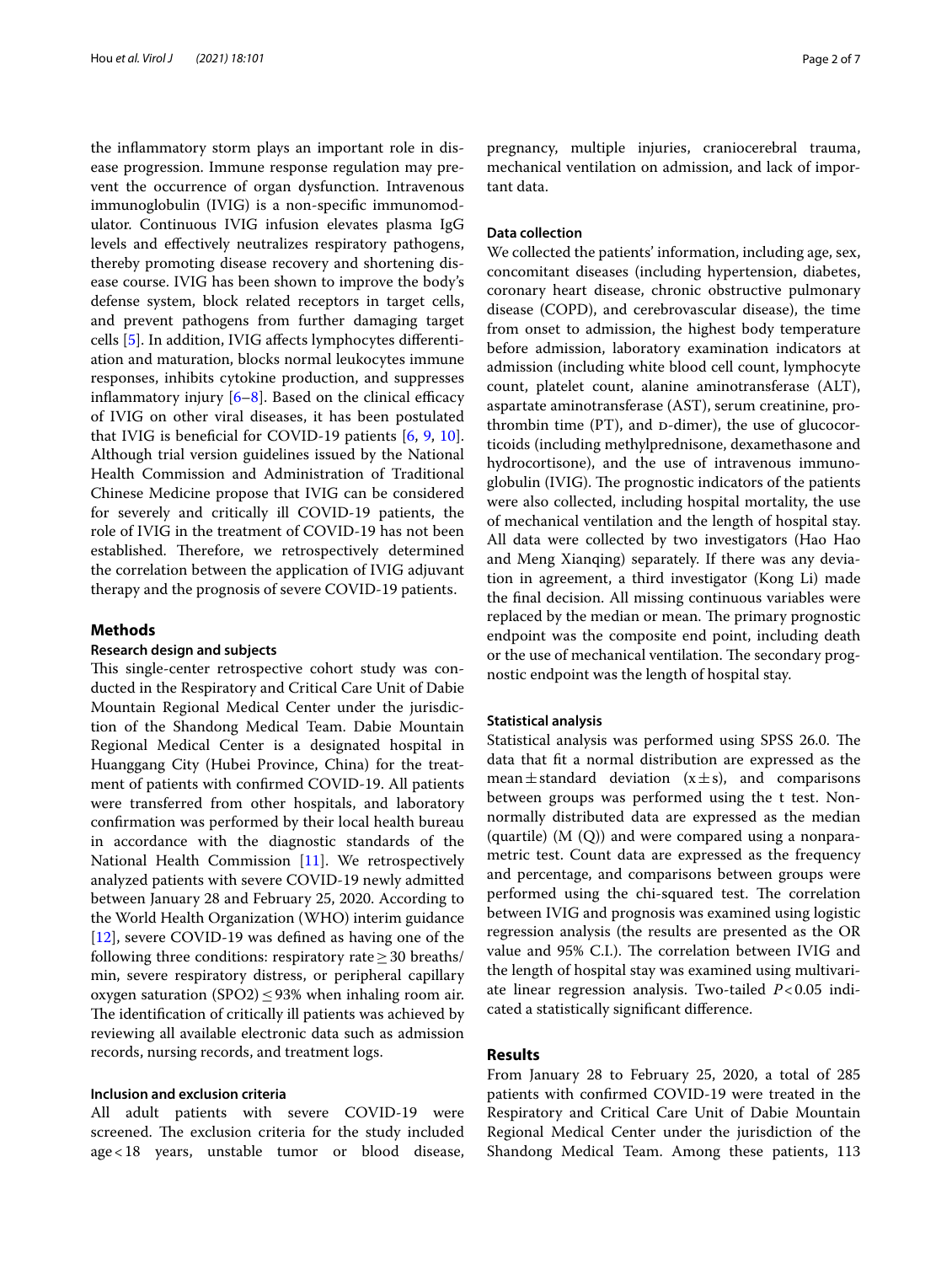$(39.6%)$  were included in the present study. The research flow chart is shown in Fig. [1](#page-2-0).

The comparison of baseline data is shown in Table [1](#page-3-0). The age of the patients was  $55.1 \pm 14.2$  years, and 52 (46%) patients were female. Among these patients, 39 (34.5%) sufered from comorbidities, including 26 (23.0%) with hypertension, 13 (11.5%) with diabetes, 7 (6.2%) with coronary heart disease, 6 (5.3%) with COPD, and 4 (3.5%) with cerebrovascular diseases. The maximum body temperature before admission was 38.5 °C (37.7–39.0), and the time from onset to hospitalization was 7.0 days (5.0–10.0). Forty-seven patients (41.6%) received IVIG. Compared with patients who did not receive IVIG, fewer patients who received IVIG therapy had coronary heart disease [0 (0) vs 7 (10.6%),  $P=0.021$ ]. In addition, patients who received IVIG therapy had a higher body temperature [38.9 (38.2– 39.0) vs 38.0 (37.5–38.8), *P*=0.002] before hospital admission, a higher white blood cell count [7.45 (4.73– 9.42) vs 5.00 (3.68–6.79), *P* < 0.001], a lower lymphocyte count [0.79 (0.62–1.21) vs 1.24 (0.90–1.75), *P* < 0.001], and a higher glutamate aminotransferase level [29.7 (18.0–47) vs 21.0 (14.2–29.2), *P*=0.008]. More patients in the IVIG group used glucocorticoids [39 (83.0%) vs 18 (27.3%), *P* < 0.001]. In contrast, there were no statistically signifcant diferences between the groups of patients in age, sex, comorbidities, concurrent hypertension, diabetes, COPD, cerebrovascular disease, platelet count, ALT level, serum creatinine level, PT level and p-dimer level.

The outcome indicators are shown in Table [2.](#page-3-1) A total of 17 (15.0%) patients reached the composite end point, including 13 (11.5%) patients who died and 11 (9.7%) patients who received mechanical ventilation. Compared with the non-IVIG group, more patients in the IVIG group reached the composite end point [12 (25.5%) vs 5  $(7.6\%)$ ,  $P=0.008$ ]. Specifically, an increased percentage of patients in the IVIG group died [9 (19.1%) vs 4 (6.1%), *P*=0.032] or received mechanical ventilation [10 (21.3%) vs 1 (1.5%), *P*<0.001].

<span id="page-2-0"></span>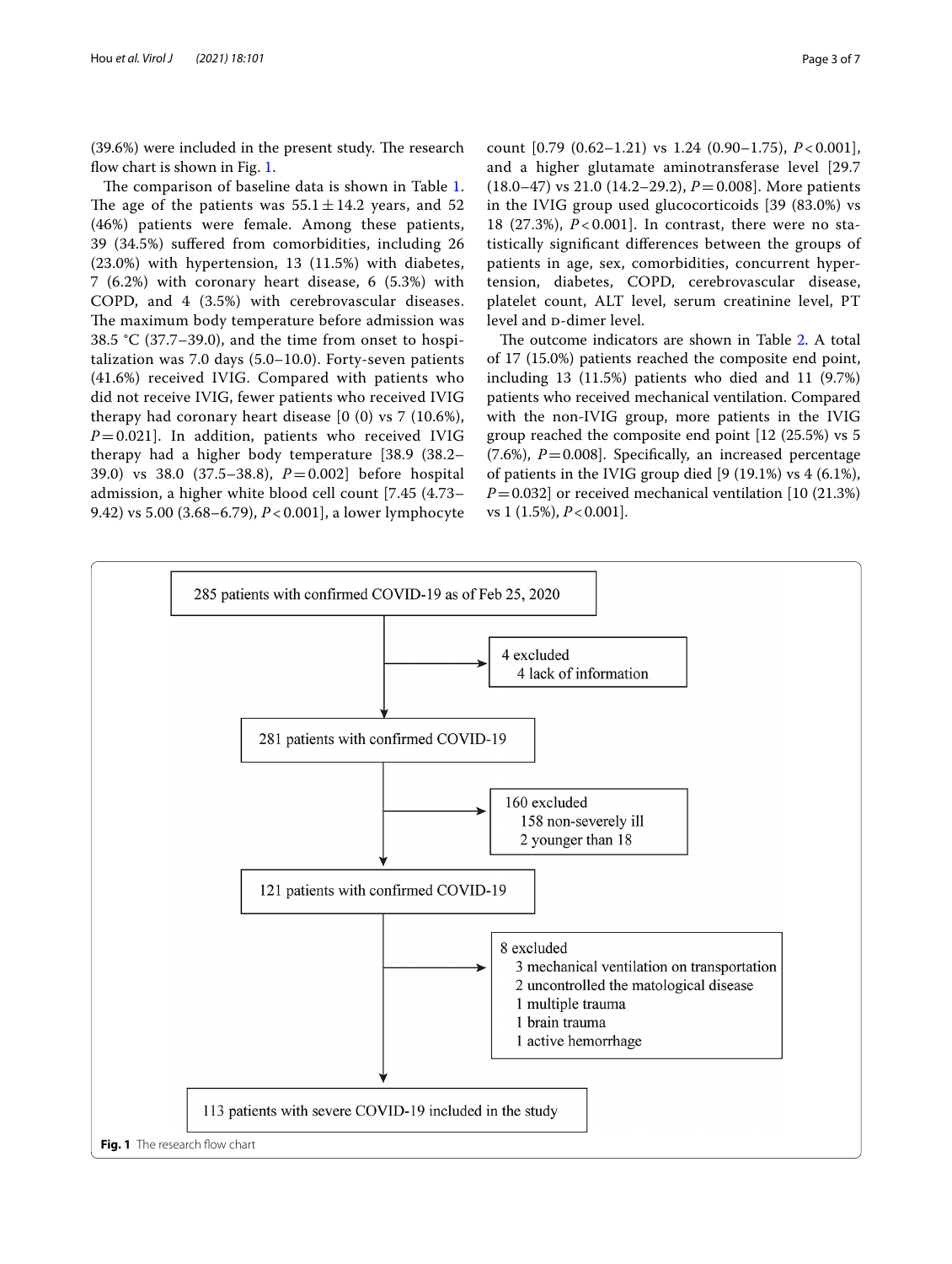| Parameter                | <b>Total</b><br>$n = 113$ | Non-IVIG<br>$n = 66$ | <b>IVIG</b><br>$n = 47$ | P       |
|--------------------------|---------------------------|----------------------|-------------------------|---------|
| Age                      | $55.1 \pm 14.2$           | $55.3 \pm 15.5$      | $54.8 \pm 12.4$         | 0.865   |
| Female                   | 52 (46.0%)                | 32 (48.5%)           | 20 (42.6%)              | 0.533   |
| Comorbidity              | 39 (34.5%)                | 23 (34.8%)           | 16 (34.0%)              | 0.929   |
| Hypertension             | 26 (23.0%)                | 14 (21.2%)           | 12 (25.5%)              | 0.591   |
| <b>Diabetes</b>          | 13 (11.5%)                | $6(9.1\%)$           | 7 (14.9%)               | 0.341   |
| Coronary heart disease   | $7(6.2\%)$                | 7(10.6%)             | 0(0)                    | 0.021   |
| COPD                     | $6(5.3\%)$                | 5(7.6%)              | $1(2.1\%)$              | 0.203   |
| Cerebrovascular disease  | $4(3.5\%)$                | $4(6.1\%)$           | 0(0)                    | 0.086   |
| Onset time               | $7.0(5.0-10.0)$           | $7.0(5.0-9.2)$       | $7.0(5.0-10.0)$         | 0.268   |
| Maximum body temperature | 38.5 (37.8-39.0)          | 38.0 (37.5 - 38.8)   | 38.9 (38.2-39.0)        | 0.002   |
| <b>WBC</b>               | $5.61(4.09 - 8.04)$       | $5.00(3.68 - 6.79)$  | 7.45 (4.73-9.42)        | < 0.001 |
| <b>LYM</b>               | $1.07(0.72 - 1.51)$       | $1.24(0.90 - 1.75)$  | $0.79(0.62 - 1.21)$     | < 0.001 |
| PLT                      | 200.0 (153.0-256.0)       | 203.0 (149.8-252.2)  | 190.0 (159.0-257.0)     | 0.836   |
| ALT                      | 23.0 (16.5-37.2)          | 21.0 (14.2-29.2)     | 29.7 (18.0-47)          | 0.008   |
| AST                      | 21.0 (17.0-33.0)          | 20.6 (16.8-26.2)     | 22.0 (17.0-40.0)        | 0.287   |
| Cr                       | $78.1 \pm 23.9$           | $78.2 \pm 24.3$      | $78.8 \pm 23.6$         | 0.896   |
| PT                       | $44.6 \pm 1.3$            | $11.4 \pm 1.2$       | $11.9 \pm 1.4$          | 0.56    |
| DD                       | 192.0 (115.0-456.0)       | 182.5 (105.8-294.5)  | 216.0 (125.0-840.0)     | 0.249   |
| GC                       | 57 (50.4%)                | 18 (27.3%)           | 39 (83.0%)              | < 0.001 |

<span id="page-3-0"></span>**Table 1** Demographic data and clinical characteristics of patients in the IVIG and non-IVIG groups

*IVIG* intravenous immunoglobulin, *COPD* chronic obstructive pulmonary disease, *WBC* white blood cell, *LYM* lymphocyte, *PLT* platelet, *ALT* alanine aminotransferase, *AST* aspartate aminotransferase, *Cr* serum creatinine, *PT* prothrombin time, *DD*  $p$ -dimer, *GC* Glucocorticoid

<span id="page-3-1"></span>

|  |  |  |  |  |  |  |  | Table 2 The effect of IVIG therapy on the primary and secondary prognostic endpoints |  |
|--|--|--|--|--|--|--|--|--------------------------------------------------------------------------------------|--|
|--|--|--|--|--|--|--|--|--------------------------------------------------------------------------------------|--|

| Parameter               | <b>Total</b><br>$n = 113$ | Non-IVIG<br>$n = 66$ | <b>IVIG</b><br>$n = 47$ |         | D*    |
|-------------------------|---------------------------|----------------------|-------------------------|---------|-------|
| Composite end point     | 17 (15.0%)                | 5(7.6%)              | 12 (25.5%)              | 0.008   | 0.167 |
| Death                   | 13 (11.5%)                | $4(6.1\%)$           | $9(19.1\%)$             | 0.032   |       |
| Mechanical ventilation  | 11 (9.7%)                 | 1 (1.5%)             | $10(21.3\%)$            | < 0.001 |       |
| Length of hospital stay | $20.0(15.0-25.0)$         | $16.0(13.8-22.0)$    | 23.0 (19.0-31.0)        | < 0.001 | 0.041 |

\* Corrected by age, sex, comorbidities, maximum body temperature, WBC, LYM, AST, PT, DD and use of glucocorticoids

The univariate analysis results are provided in Table [3](#page-4-0). Several variables were statistically signifcant diferences between patients who reached the prognostic endpoint and those who did not reach the prognostic endpoint; those variables were age [59.0 (52.0–73.5) vs 54.0 (45.2–62.0), *P*=0.042], maximum body temperature [38.9 (38.2–39.4) vs 38.4 (37.6–39.0), *P*=0.041], female [4 (23.5%) vs 48 (50.0%), *P*=0.044], comorbidities [11 (64.7%) vs 28 (29.2%), *P*=0.004], white blood cell count [8.43 (6.58–16.21) vs 5.28 (4.02–7.22), *P*=0.001], lymphocyte count [36.0 (18.0–45.4) vs 20.6 (17.0–27.0), *P*=0.029], AST level [36.0 (18.0–45.4) vs 20.6 (17.0– 27.0), *P*=0.029], PT (12.9±1.6 vs 11.4±1.2, *P*<0.001), d-dimer level [851.0 (217.0–9954.5) vs 172.0 (107.9– 285.5), *P*<0.001], use of glucocorticoids [14 (82.4%) vs 43 (44.8%), *P*=0.004], and use of IVIG [12 (70.6%) vs 35 (36.5%),  $P = 0.008$ ]. After adjusting for the above

confounding factors, there was no statistically signifcant diference in the rate of reaching the composite end point between the IVIG group and the non-IVIG group (OR=2.605, 95%CI 0.67–10.10, *P*=0.167). Multivariate logistic regression analysis showed that the factors related to reaching the prognostic endpoint included comorbidities (OR=4.187, 95%CI 1.14–15.41, *P*=0.031), white blood cell count (OR=1.18, 95%CI 1.06–1.31, *P*=0.003), and PT (OR=2.15, 95%CI 1.30–3.54, *P*=0.003).

Analysis of the secondary prognostic endpoints showed that the length of hospital stay was 20.0 days (15.0–25.0). Compared with the non-IVIG group, patients in the IVIG group had a longer hospital stay [23.0 days (19.0–31.0) vs 16.0 (13.8–22.0), *P*<0.001]. After adjusting for confounding factors including age, sex, maximum body temperature, comorbidities, AST, hormones, WBC, p-dimer and PT, it was found that the patients in the IVIG group had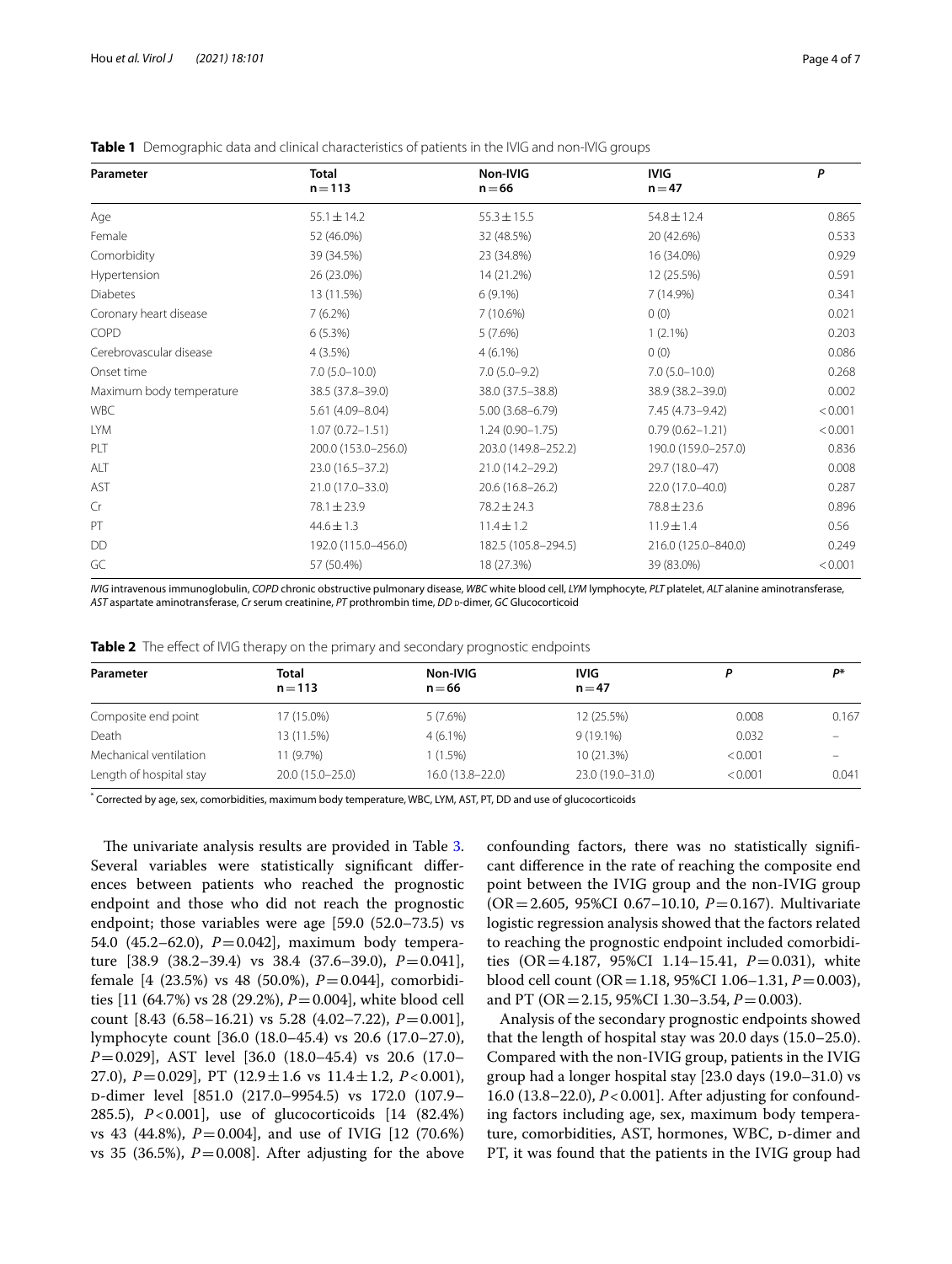| Parameter               | Patients who reached the composite end<br>point<br>$n = 96$ | Patients who failed to reach the composite<br>end point<br>$n = 17$ | P       |
|-------------------------|-------------------------------------------------------------|---------------------------------------------------------------------|---------|
| Age                     | 54.0 (45.2-62.0)                                            | 59.0 (52.0-73.5)                                                    | 0.042   |
| Female                  | 48 (50.0%)                                                  | 4 (23.5%)                                                           | 0.044   |
| Comorbidity             | 28 (29.2%)                                                  | 11 (64.7%)                                                          | 0.004   |
| Hypertension            | 19 (19.8%)                                                  | 7(41.2%)                                                            | 0.053   |
| <b>Diabetes</b>         | $9(9.4\%)$                                                  | 4(23.5%)                                                            | 0.092   |
| Coronary heart disease  | $4(4.2\%)$                                                  | 3 (17.6%)                                                           | 0.034   |
| COPD                    | $4(4.2\%)$                                                  | 2(11.8%)                                                            | 0.198   |
| Cerebrovascular disease | $2(2.1\%)$                                                  | 2(11.8%)                                                            | 0.046   |
| Time of onset           | $7.0(5.0 - 10.0)$                                           | $7.0(6.5 - 10.0)$                                                   | 0.499   |
| Body temperature        | 38.4 (37.6-39.0)                                            | 38.9 (38.2-39.4)                                                    | 0.041   |
| <b>WBC</b>              | $5.28(4.02 - 7.22)$                                         | 8.43 (6.58-16.21)                                                   | 0.001   |
| <b>LYM</b>              | $1.12(0.78 - 1.54)$                                         | $0.67(0.55 - 1.03)$                                                 | 0.001   |
| PLT                     | 201.0 (159.2-258.5)                                         | 191.0 (124.0-213.5)                                                 | 0.086   |
| ALT                     | 23.0 (15.0-34.7)                                            | 29.7 (21.5-74.0)                                                    | 0.065   |
| AST                     | 20.6 (17.0-27.0)                                            | 36.0 (18.0-45.4)                                                    | 0.029   |
| Cr                      | $76.6 \pm 22.2$                                             | $88.6 \pm 30.5$                                                     | 0.056   |
| PT                      | $11.4 \pm 1.2$                                              | $12.9 \pm 1.6$                                                      | < 0.001 |
| DD                      | 172.0 (107.9-285.5)                                         | 851.0 (217.0-9954.5)                                                | < 0.001 |
| GC                      | 43 (44.8%)                                                  | 14 (82.4%)                                                          | 0.004   |
| IVIG                    | 35 (36.5%)                                                  | 12 (70.6%)                                                          | 0.008   |

<span id="page-4-0"></span>**Table 3** Univariate analysis of the patients who reached the composite end point and the patients who failed to reach the composite end point

*IVIG* intravenous immunoglobulin, *COPD* chronic obstructive pulmonary disease, *WBC* white blood cell, *LYM* lymphocyte, *PLT* platelet, *ALT* alanine aminotransferase, *AST* aspartate aminotransferase, *Cr* serum creatinine, *PT* prothrombin time, *DD D*-dimer, *GC* Glucocorticoid

a signifcantly longer hospital stay compared with that for the patients in the non-IVIG group  $(P=0.041)$  (Table [2](#page-3-1)).

# **Discussion**

This study explored the correlation between the application of IVIG and the prognosis of patients with severe COVID-19. The results showed that 41.6% of critically ill patients received IVIG therapy. Approximately 25.5% of the patients in the IVIG group reached the composite end point, a percentage greater than that in the non-IVIG group. However, multivariate logistic analysis showed that the use of IVIG was not correlated with the poor prognosis of patients with severe COVID-19. The high mortality rate in the IVIG group might be related to the lower lymphocyte count, higher white blood cell count and maximum body temperature. According to the results of previous studies  $[13–15]$  $[13–15]$  $[13–15]$  $[13–15]$ , these factors were all related to the poor prognosis of COVID-19 patients, suggesting that the condition of the patients in the IVIG group was more severe.

Although certain interim guidelines recommend IVIG adjuvant therapy for patients with severe COVID-19, there is a lack of efective evidence-based proof supporting this treatment  $[11]$  $[11]$ . Xie et al.  $[16]$  $[16]$  retrospectively studied 58 patients with severe or critical COVID-19, all of whom were treated with IVIG. The study found that the administration of IVIG within 48 h was related to a reduction in 28-day mortality, length of hospital stay and time in the ICU. In the study conducted by Xie et al., the overall 28-day mortality rate was 39.6%, which was much higher than the mortality rate in our study (11.5%). Such phenomenon indicates that the condition of the patients included in Xie's study was more severe. Shao et al. [[17](#page-6-14)] conducted a multicenter retrospective cohort study that included 325 patients with confrmed severe or critical COVID-19. Among the 325 patients, 222 (68%) had severe COVID-19, and 103 (32%) had critical COVID-19. No signifcant diferences were found in the 28-day mortality rate and 60-day mortality rate between the IVIG group and the non-IVIG group. After adjusting for baseline data such as age, sex, body temperature, comorbidities and WBC, it was found that the use of IVIG was related to a decrease in the 28-day mortality rate. That finding was different from the results of our study. However, subgroup analysis in the study by Shao et al. showed that IVIG treatment was only able to signifcantly reduce the 28-day mortality rate in critically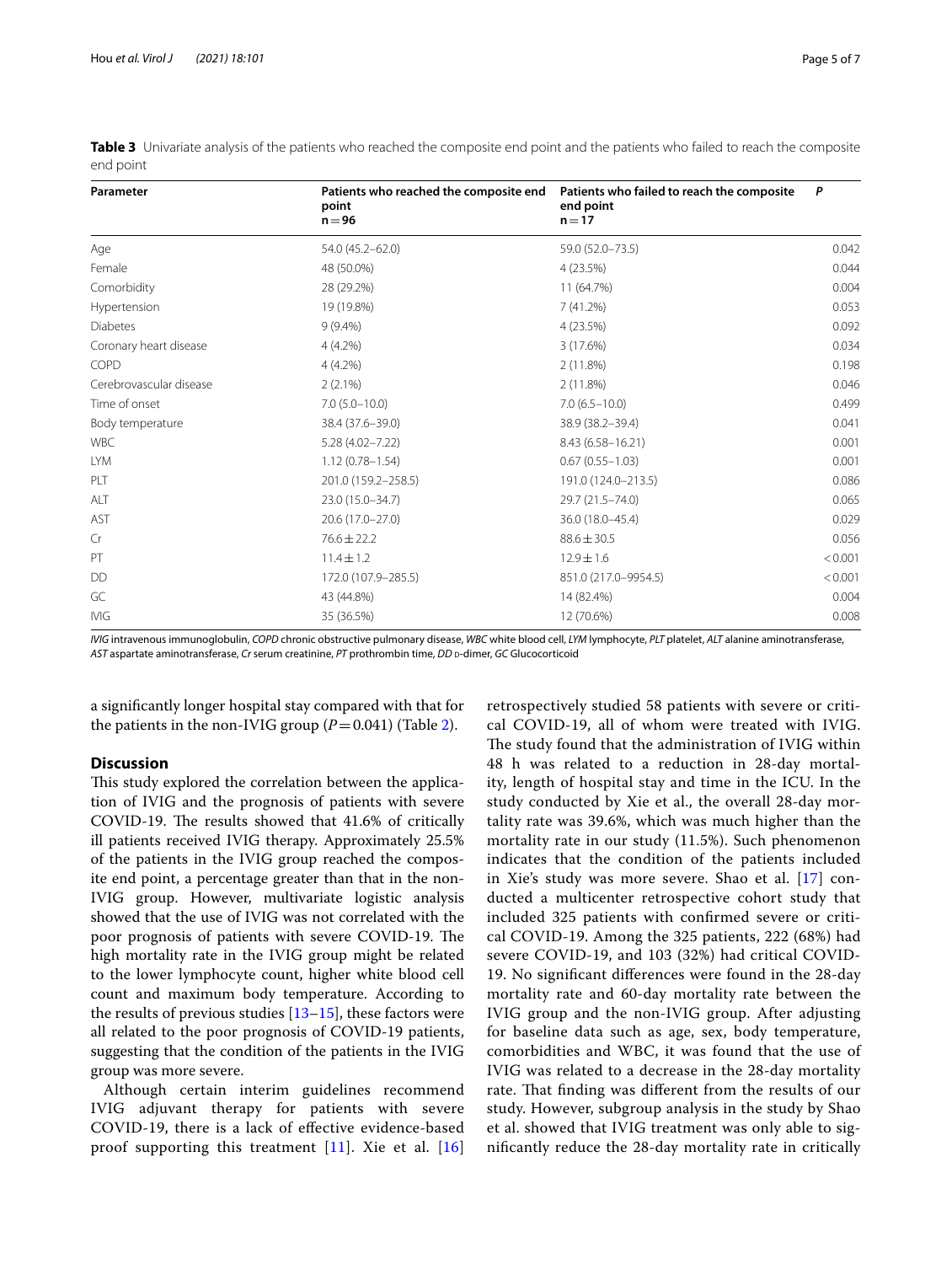ill patients (defned by one of the following three criteria: a, respiratory failure requiring mechanical ventilation; b, shock; and c, multiple organ failure requiring ICU treatment). In severely ill patients (defned as having one of the following three conditions: a, respiratory rate  $\geq$  30 breaths/min; b, resting state SpO2  $\leq$  90%; and c, PaO2/FiO2  $\leq$  300 mmHg), the use of IVIG was not related to a decrease in the 28-day mortality rate. The severely ill patients included in the study by Shao et al. were similar to those included in our study, and the mortality rate was also similar to that in our study. In the study conducted by Xie et al.  $[16]$  $[16]$ , severely ill patients in the IVIG group had a longer hospital stay than did those in the non-IVIG group [22.0 (18.0–30.0) vs 15.0 (13.0–22.0), *P* < 0.001]. Tat conclusion was consistent with the results of our study. The length of hospital stay was similar between the two studies.

IVIG has been used for the treatment of severe viral infections, bacterial infections and sepsis. One study has proved the clinical efficacy of IVIG  $[18]$  $[18]$ , especially in viral infectious diseases. However, other studies have failed to confirm the clinical efficacy of IVIG  $[19]$  $[19]$  $[19]$ , leading to a controversy regarding the application of IVIG in acute respiratory viral infectious diseases. Similar discrepancies have occurred among COVID-19 studies, possibly related to the severity of the disease, the timing and dosage of IVIG application, and the duration of the infammatory response caused by the disease. An excessive infammatory response is one of the main pathological changes in COVID-19 patients. A severe cytokine storm has been found to be related to increased mortality in severely ill patients. Like immunoglobulins, glucocorticoids are also used as nonspecifc immunomodulatory drugs for adjuvant treatment of COVID-19 patients [[20\]](#page-6-17). A large-scale randomized open label study in the United Kingdom showed that dexamethasone reduced the 28-day mortality rate in patients who received invasive mechanical ventilation (29.3% vs 41.4%; rate ratio, 0.64; 95% CI, 0.51 to 0.81) or patients who received oxygen therapy alone (23.3% vs 26.2%; rate ratio, 0.82; 95% CI, 0.72 to 0.94) [[21\]](#page-6-18). However, dexamethasone was not benefcial to COVID-19 patients who did not require respiratory support (17.8% vs 14.0%; rate ratio, 1.19; 95% CI, 0.91 to 1.55). Findings from this study are similar to those found in other RCTs or in meta-analyses [[22](#page-6-19)[–24](#page-6-20)]. Subgroup analysis of Li's study showed that patients with critical illness and patients with ARDS were more likely to benefit from glucocorticoid administration  $[25]$  $[25]$ . This might be correlated with the inhibitory efect of glucocorticoids on infammatory organ injury. However, in this study, severe COVID-19 patients were not found to have beneftted from IVIG, although IVIG, like glucocorticoids, is a nonspecifc immunomodulatory agent.

This study had some limitations. First, this was a single-center retrospective cohort study of 113 patients that lacked sufficient representativeness and could not establish any causal relationship. Second, timing and doses of IVIG were not considered, although most patients were administered with 0.5 g/kg/d, recommend by Chinese guidelines. Third, various confounding factors that might have afected patient prognosis (such as PaO2/FiO2, troponin, and imaging changes) were not examined. Because of the small sample size of the cohort, we could not analyze which subgroup of patients, male vs female, high BMI vs low BMI, young vs old age, beneftted from immunoglobulin administration. Fourth, due to the clinical workload and situation at the time, data such as virus shedding time and immunoglobulin-related complications were not collected. In future, rigorously designed prospective studies should be performed to evaluate the role of IVIG in COVID-19.

# **Conclusion**

IVIG is not related to the in-hospital mortality rate and the use of mechanical ventilation in patients with severe COVID-19. These relationships need to be confirmed by prospective randomized controlled studies.

#### **Abbreviations**

COVID-19: Coronavirus disease 2019; SARS-CoV-2: Severe acute respiratory syndrome coronavirus 2; IVIG: Intravenous immunoglobulin; COPD: Chronic obstructive pulmonary disease; WBC: White blood cell; LYM: Lymphocyte; PLT: Platelet; ALT: Alanine aminotransferase; AST: Aspartate aminotransferase; Cr: Serum creatinine; PT: Prothrombin time; DD: D-dimer; GC: Glucocorticoid.

## **Acknowledgements**

Not applicable.

#### **Authors' contributions**

HH, LZ and XHJ conceived and designed the study. HH, XQM and LK collected clinical data. XH, LT drafted original manuscript. XH, LT, YTX, FHZ and XBD analyzed the date. All authors revised the manuscript. All authors read and approved the fnal manuscript.

#### **Funding**

This work was supported by the National Natural Science Foundation of China (81704028, 81974545) and China Postdoctoral Science Foundation (2020M670045ZX).

#### **Availability of data and materials**

All data supporting the conclusions of this article are included in this published article.

### **Declarations**

#### **Ethics approval and consent to participate**

This study was approved by the Ethics Committee of the Afliated Hospital of Shandong University of Traditional Chinese Medicine (KY-2020-002), and informed consent was waived.

#### **Consent for publication**

Not applicable.